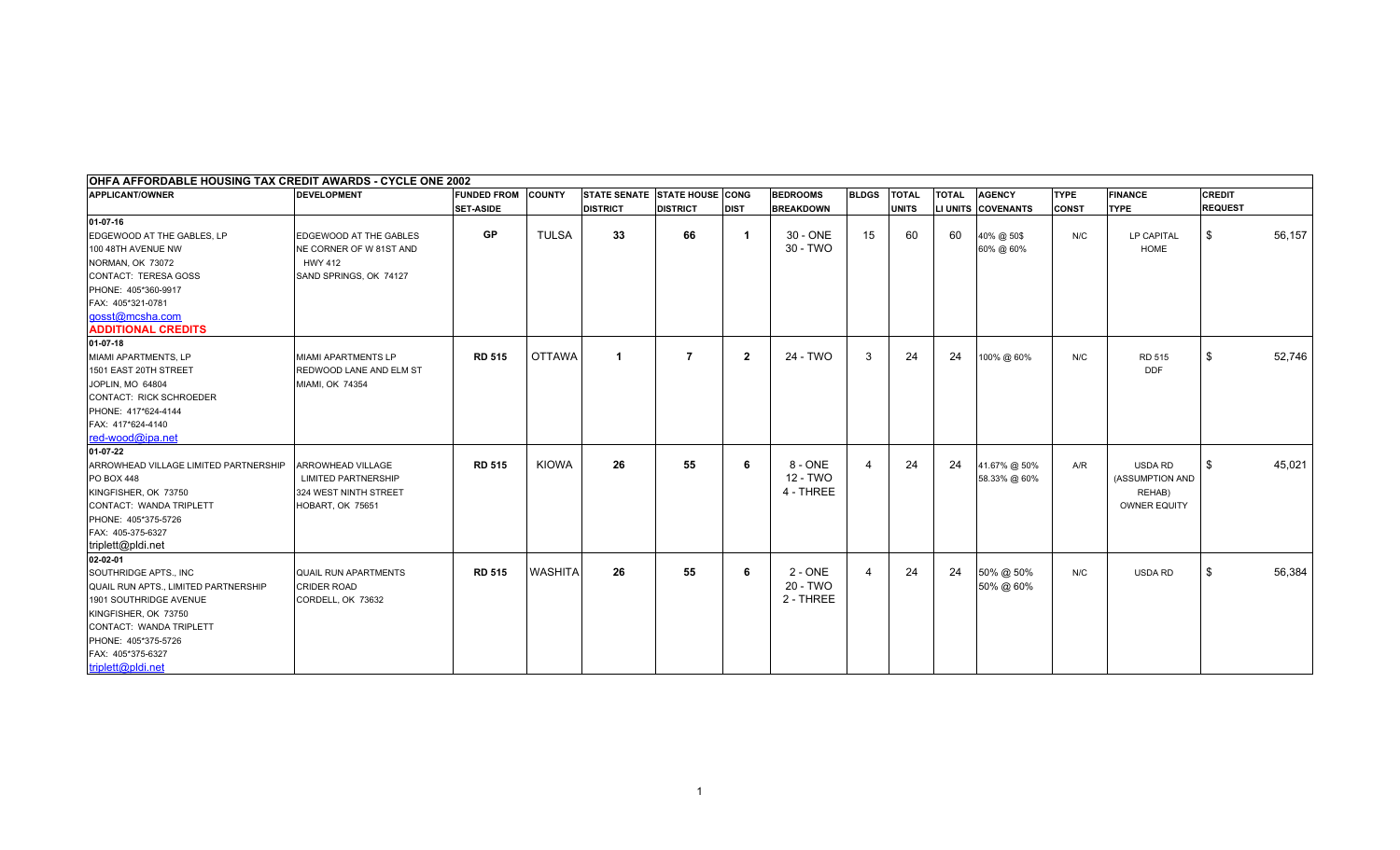| OHFA AFFORDABLE HOUSING TAX CREDIT AWARDS - CYCLE ONE 2002 |                              |                           |                 |                               |                 |                |                  |                |              |              |                    |              |                |                |         |
|------------------------------------------------------------|------------------------------|---------------------------|-----------------|-------------------------------|-----------------|----------------|------------------|----------------|--------------|--------------|--------------------|--------------|----------------|----------------|---------|
| <b>APPLICANT/OWNER</b>                                     | <b>DEVELOPMENT</b>           | <b>FUNDED FROM COUNTY</b> |                 | STATE SENATE STATE HOUSE CONG |                 |                | <b>BEDROOMS</b>  | <b>BLDGS</b>   | <b>TOTAL</b> | <b>TOTAL</b> | <b>AGENCY</b>      | <b>TYPE</b>  | <b>FINANCE</b> | <b>CREDIT</b>  |         |
|                                                            |                              | <b>SET-ASIDE</b>          |                 | <b>DISTRICT</b>               | <b>DISTRICT</b> | <b>DIST</b>    | <b>BREAKDOWN</b> |                | <b>UNITS</b> |              | LI UNITS COVENANTS | <b>CONST</b> | <b>TYPE</b>    | <b>REQUEST</b> |         |
| $02 - 02 - 02$                                             |                              |                           |                 |                               |                 |                |                  |                |              |              |                    |              |                |                |         |
| SOUTHRIDGE APTS., INC                                      | <b>BLACK MESA APARTMENTS</b> | <b>RD 515</b>             | <b>CIMARRON</b> | 49                            | 61              | 6              | $4 - ONE$        | -5             | 18           | 18           | 50% @ 50%          | A/R          | USDA RD        | \$             | 24,818  |
| BLACK MESA APTS, LIMITED PARTNERSHIP                       | 217 - 245 NORTH KING         |                           |                 |                               |                 |                | 12 - TWO         |                |              |              | 50% @ 60%          |              |                |                |         |
| 1901 SOUTHRIDGE AVENUE                                     | BOISE CITY, OK 73933         |                           |                 |                               |                 |                | 2 - THREE        |                |              |              |                    |              |                |                |         |
| KINGFISHER, OK 73750                                       |                              |                           |                 |                               |                 |                |                  |                |              |              |                    |              |                |                |         |
| PHONE: 405*375-5726                                        |                              |                           |                 |                               |                 |                |                  |                |              |              |                    |              |                |                |         |
| FAX: 405*375-6327                                          |                              |                           |                 |                               |                 |                |                  |                |              |              |                    |              |                |                |         |
| triplett@pldi.net                                          |                              |                           |                 |                               |                 |                |                  |                |              |              |                    |              |                |                |         |
| 02-02-03                                                   |                              |                           |                 |                               |                 |                |                  |                |              |              |                    |              |                |                |         |
| <b>VINTAGE HOUSING, INC.</b>                               | WEST OAK VILLAGE             | <b>ELDERLY</b>            | OSAGE           | 10 <sup>1</sup>               | 36              | $\overline{2}$ | 38-ONE           | -1             | 40           | 39           | 40% @ 50%          | N/C          | <b>HOME</b>    | \$             | 281,583 |
| 5950 E. 31ST STREET                                        | 102 SOUTH FAIRFAX            |                           |                 |                               |                 |                | 1-TWO            |                |              |              | 60% @ 60%          |              | AHP            |                |         |
| <b>TULSA, OK 74135</b>                                     | SKIATOOK, OK 74070           |                           |                 |                               |                 |                | 1-EMPLOY         |                |              |              |                    |              | CONV.          |                |         |
| CONTACT: RON SMITH/BILL MAJOR                              |                              |                           |                 |                               |                 |                |                  |                |              |              |                    |              |                |                |         |
| PHONE: 918*664-9000                                        |                              |                           |                 |                               |                 |                |                  |                |              |              |                    |              |                |                |         |
| FAX: 918*664-9922                                          |                              |                           |                 |                               |                 |                |                  |                |              |              |                    |              |                |                |         |
| resent@flash.net                                           |                              |                           |                 |                               |                 |                |                  |                |              |              |                    |              |                |                |         |
| 02-02-04                                                   |                              |                           |                 |                               |                 |                |                  |                |              |              |                    |              |                |                |         |
| LONE TERRACE, LP                                           | <b>LONE TERRACE</b>          | <b>RD 515</b>             | CARTER          | 14                            | 48              | $\overline{2}$ | 16-ONE           | 4              | 32           | 31           | 40% @ 50%          | A/R          | USDA RD        | \$             | 59,215  |
| 115 N. BROADWAY                                            | 501 NEWPORT ROAD             |                           |                 |                               |                 |                | 15-TWO           |                |              |              | 60% @ 60%          |              |                |                |         |
| <b>INOLA, OK 74036</b>                                     | LONE GROVE, OK 73443         |                           |                 |                               |                 |                | 1-EMPLOY         |                |              |              |                    |              |                |                |         |
| CONTACT: TOM GREEN                                         |                              |                           |                 |                               |                 |                |                  |                |              |              |                    |              |                |                |         |
| PHONE: 918*543-3400                                        |                              |                           |                 |                               |                 |                |                  |                |              |              |                    |              |                |                |         |
| FAX: 918*543-3567                                          |                              |                           |                 |                               |                 |                |                  |                |              |              |                    |              |                |                |         |
| Tloygreen@aol.com                                          |                              |                           |                 |                               |                 |                |                  |                |              |              |                    |              |                |                |         |
| 02-02-05                                                   |                              |                           |                 |                               |                 |                |                  |                |              |              |                    |              |                |                |         |
| <b>SULPHUR TERRACE, LP</b>                                 | <b>SULPHUR TERRACE</b>       | <b>RD 515</b>             | <b>MURRAY</b>   | 14                            | 48              | $\overline{2}$ | 16-ONE           | $\overline{4}$ | 32           | 31           | 70% @ 50%          | A/R          | <b>USDA RD</b> | \$             | 57,755  |
| 115 N. BROADWAY                                            | 2000 WEST 14TH STREET        |                           |                 |                               |                 |                | 15-TWO           |                |              |              | 30% @ 60%          |              |                |                |         |
| <b>INOLA, OK 74036</b>                                     | SULPHUR, OK 73086            |                           |                 |                               |                 |                | 1-EMPLOY         |                |              |              |                    |              |                |                |         |
| CONTACT: TOM GREEN                                         |                              |                           |                 |                               |                 |                |                  |                |              |              |                    |              |                |                |         |
| PHONE: 918*543-3400                                        |                              |                           |                 |                               |                 |                |                  |                |              |              |                    |              |                |                |         |
| FAX: 918*543-3567                                          |                              |                           |                 |                               |                 |                |                  |                |              |              |                    |              |                |                |         |
| Tloygreen@aol.com                                          |                              |                           |                 |                               |                 |                |                  |                |              |              |                    |              |                |                |         |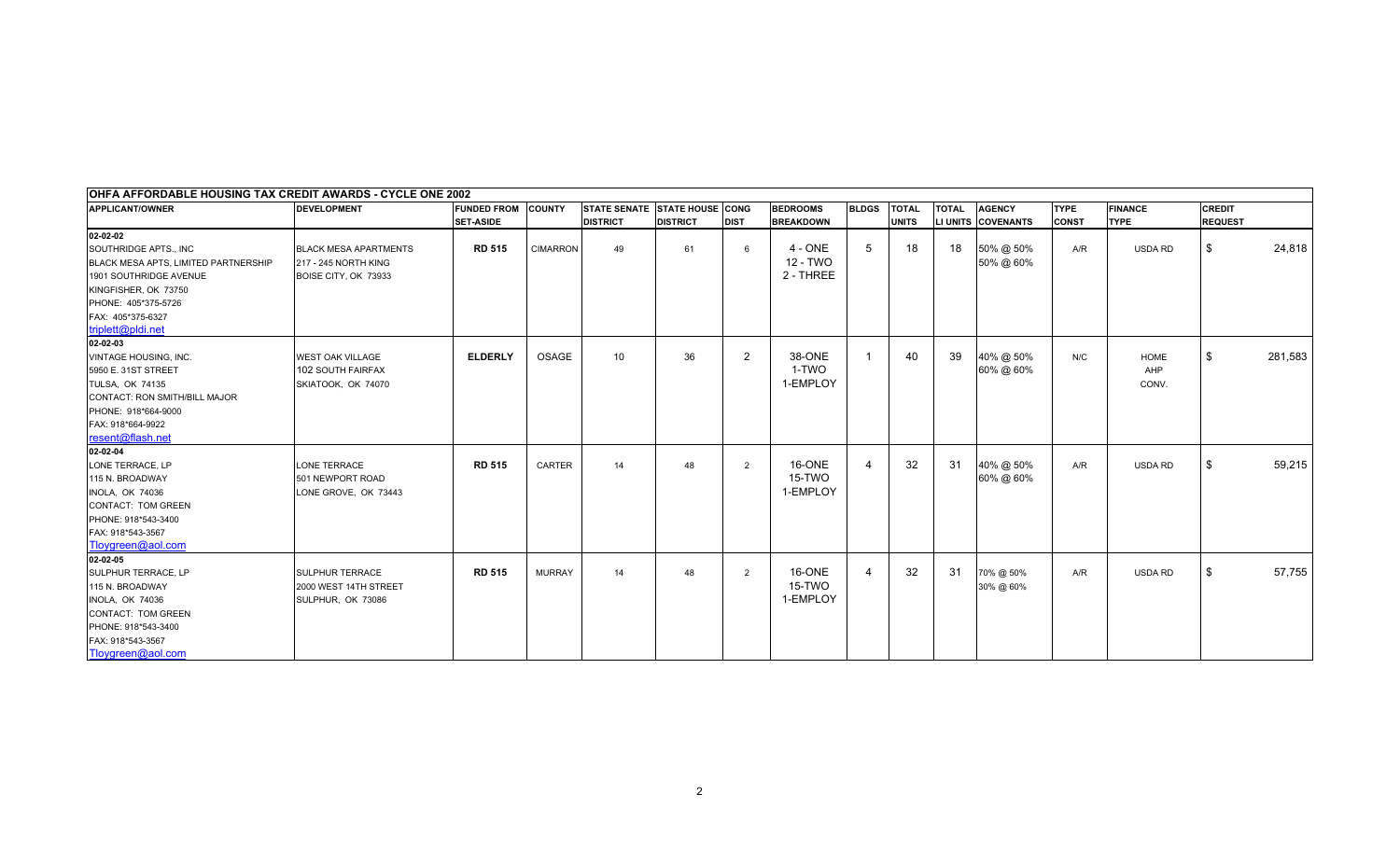| OHFA AFFORDABLE HOUSING TAX CREDIT AWARDS - CYCLE ONE 2002 |                                   |                           |              |                               |                 |             |                  |              |              |              |                    |              |                |                |         |
|------------------------------------------------------------|-----------------------------------|---------------------------|--------------|-------------------------------|-----------------|-------------|------------------|--------------|--------------|--------------|--------------------|--------------|----------------|----------------|---------|
| <b>APPLICANT/OWNER</b>                                     | <b>DEVELOPMENT</b>                | <b>FUNDED FROM COUNTY</b> |              | STATE SENATE STATE HOUSE CONG |                 |             | <b>BEDROOMS</b>  | <b>BLDGS</b> | <b>TOTAL</b> | <b>TOTAL</b> | <b>AGENCY</b>      | <b>TYPE</b>  | <b>FINANCE</b> | <b>CREDIT</b>  |         |
|                                                            |                                   | <b>SET-ASIDE</b>          |              | <b>DISTRICT</b>               | <b>DISTRICT</b> | <b>DIST</b> | <b>BREAKDOWN</b> |              | <b>UNITS</b> |              | LI UNITS COVENANTS | <b>CONST</b> | <b>TYPE</b>    | <b>REQUEST</b> |         |
| 02-02-06                                                   |                                   |                           |              |                               |                 |             |                  |              |              |              |                    |              |                |                |         |
| OSAGE NORTH ASSOCIATES, LP                                 | <b>OSAGE NORTH</b>                | <b>GENERAL</b>            | OSAGE        | 10 <sup>°</sup>               | 36              | 5           | 8-ONE            | 25           | 72           | 72           | 50% @ 50%          | N/C          | CONV.          | \$             | 499,556 |
| 1 E. STOW ROAD                                             | <b>MARSHALL &amp; OLYMPIA</b>     | <b>POOL</b>               |              |                               |                 |             | 16-TWO           |              |              |              | 50% @ 60%          |              | <b>HOPE VI</b> |                |         |
| MARLTON, NJ 08053                                          | <b>TULSA, OK 74106</b>            |                           |              |                               |                 |             | 48-THREE         |              |              |              |                    |              |                |                |         |
| CONTACT: JOEL SILVER                                       |                                   |                           |              |                               |                 |             |                  |              |              |              |                    |              |                |                |         |
| PHONE: 856*596-3008                                        |                                   |                           |              |                               |                 |             |                  |              |              |              |                    |              |                |                |         |
| FAX: 856*988-5817                                          |                                   |                           |              |                               |                 |             |                  |              |              |              |                    |              |                |                |         |
| isilver@irmmamt.com                                        |                                   |                           |              |                               |                 |             |                  |              |              |              |                    |              |                |                |         |
| 02-02-07                                                   |                                   |                           |              |                               |                 |             |                  |              |              |              |                    |              |                |                |         |
| <b>GLENSHIRE COURT DEV., LLC</b>                           | <b>GLENSHIRE COURT APARTMENTS</b> | <b>GENERAL</b>            | <b>TULSA</b> | 37                            | 30, 69          | 2           | 16-ONE           | 6            | 88           | 87           | 30% @ 50%          | N/C          | CONV.          | \$             | 452,280 |
| 1730 E. REPUBLIC ROAD, STE. F                              | NW CORNER OF 141ST                | <b>POOL</b>               |              |                               |                 |             | 47-TWO           |              |              |              | 70% @ 60%          |              | DDF            |                |         |
| SPRINGFIELD, MO 65804                                      | & PEORIA                          |                           |              |                               |                 |             | 24-THREE         |              |              |              |                    |              | <b>HOME</b>    |                |         |
| CONTACT: JUSTIN ZIMMERMAN                                  | GLENPOOL, OK 74033                |                           |              |                               |                 |             | 1-TWO EMP        |              |              |              |                    |              |                |                |         |
| PHONE: 883*1632                                            |                                   |                           |              |                               |                 |             |                  |              |              |              |                    |              |                |                |         |
| FAX: 883*6343                                              |                                   |                           |              |                               |                 |             |                  |              |              |              |                    |              |                |                |         |
| izimmerman@wilhoitproperties.com                           |                                   |                           |              |                               |                 |             |                  |              |              |              |                    |              |                |                |         |
| 02-02-08                                                   |                                   |                           |              |                               |                 |             |                  |              |              |              |                    |              |                |                |         |
| ZIMMERMAN PROPERTIES, LLC                                  | <b>GREENS AT PEBBLE CREEK</b>     | <b>GENERAL</b>            | CANADIAN     | 22                            | 47.98           | 5.6         | 16-ONE           | 6            | 96           | 95           | 100% @ 50%         | N/C          | CONV.          | \$             | 499,500 |
| 1730 E. REPUBLIC ROAD, STE. F                              | SW 74TH & MUSTANG RD.             | <b>POOL</b>               |              |                               |                 |             | 47-TWO           |              |              |              |                    |              | <b>DDF</b>     |                |         |
| SPRINGFIELD, MO 65804                                      | MUSTANG, OK 73064                 |                           |              |                               |                 |             | 32-THREE         |              |              |              |                    |              |                |                |         |
| CONTACT: JUSTIN ZIMMERMAN                                  |                                   |                           |              |                               |                 |             | 1-TWO EMP        |              |              |              |                    |              |                |                |         |
| PHONE: 883*1632                                            |                                   |                           |              |                               |                 |             |                  |              |              |              |                    |              |                |                |         |
| FAX: 883*6343                                              |                                   |                           |              |                               |                 |             |                  |              |              |              |                    |              |                |                |         |
| jzimmerman@wilhoitproperties.com                           |                                   |                           |              |                               |                 |             |                  |              |              |              |                    |              |                |                |         |
| 02-02-09                                                   |                                   |                           |              |                               |                 |             |                  |              |              |              |                    |              |                |                |         |
| COMMUNITY ACTION PROJ./TULSA                               | <b>BRIGHTWATERS APARTMENTS</b>    | <b>GENERAL</b>            | <b>TULSA</b> | 33                            | 68              | -1          | 48-ONE           | 16           | 200          | 200          | 100% @ 50%         | A/R          | CONV           | \$             | 499,999 |
| 717 S. HOUSTON, STE. 200                                   | 2202 SOUTH PHOENIX                | <b>POOL</b>               |              |                               |                 |             | 104-TWO          |              |              |              |                    |              | <b>HOME</b>    |                |         |
| TULSA, OK 74127                                            | <b>TULSA, OK 74107</b>            |                           |              |                               |                 |             | 48-THREE         |              |              |              |                    |              | <b>DDF</b>     |                |         |
| CONTACT: STEVEN DOW                                        |                                   |                           |              |                               |                 |             |                  |              |              |              |                    |              |                |                |         |
| PHONE: 918*382-3217                                        |                                   |                           |              |                               |                 |             |                  |              |              |              |                    |              |                |                |         |
| FAX: 918*382-3317                                          |                                   |                           |              |                               |                 |             |                  |              |              |              |                    |              |                |                |         |
| sdow@captc.org                                             |                                   |                           |              |                               |                 |             |                  |              |              |              |                    |              |                |                |         |